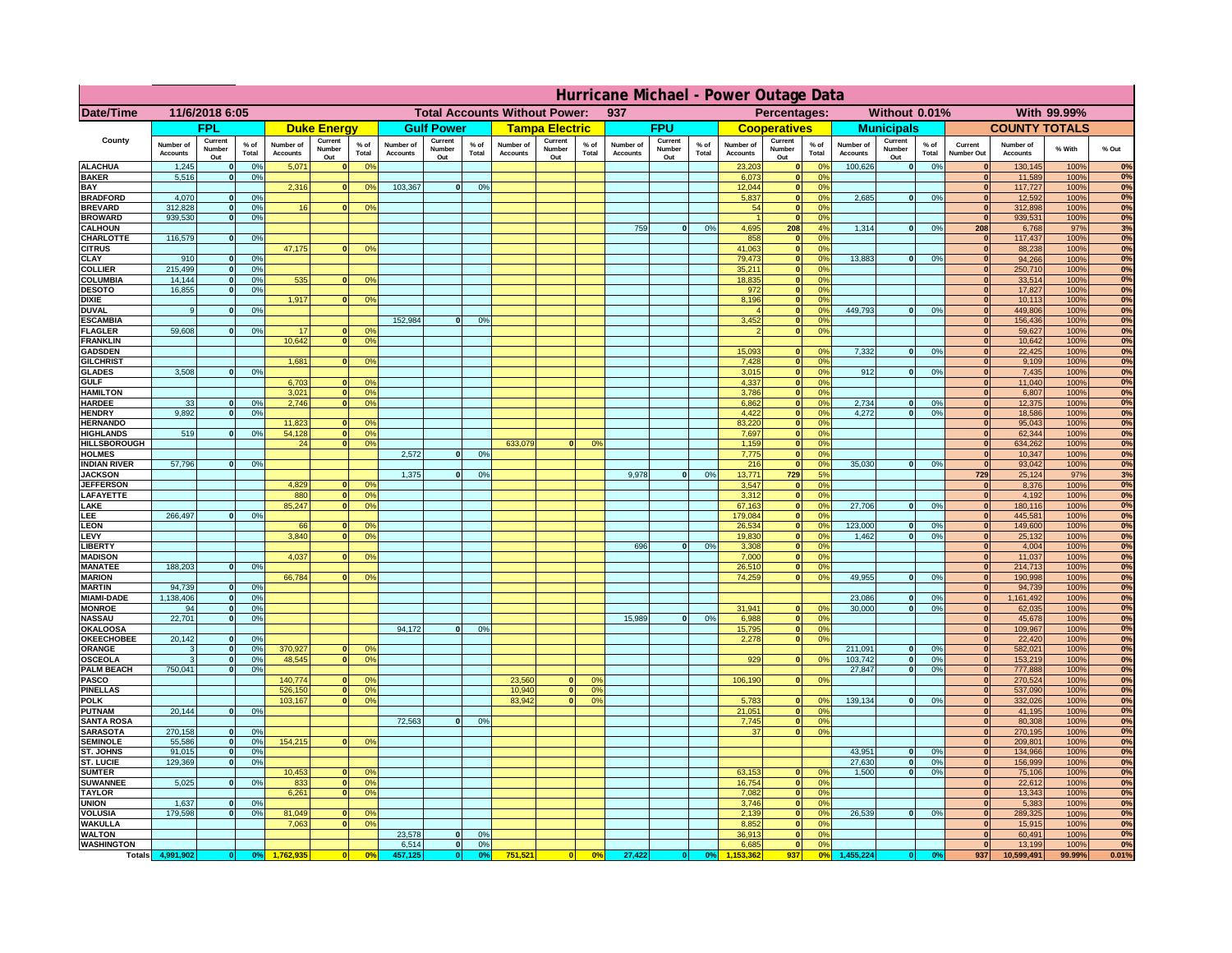# 11/6/2018 6:06 AM Hurricane Michael

| <b>Power Provider</b>                   | <b>County</b>       | <b>Number of Customers</b> | <b>Current Number Out</b> | <b>Outage Percentage</b> | <b>Estimated Restore Time</b> |
|-----------------------------------------|---------------------|----------------------------|---------------------------|--------------------------|-------------------------------|
| West Florida Electric Cooperative, Inc. | <b>JACKSON</b>      | 13,723                     | 729                       | 5.31%                    | >5 days                       |
| West Florida Electric Cooperative, Inc. | CALHOUN             | 2,852                      | 208                       | 7.29%                    | >5 days                       |
| Central Florida Electric Cooperative    | <b>ALACHUA</b>      | 875                        | $\mathbf 0$               | 0.00%                    | <b>TBD</b>                    |
|                                         |                     |                            | $\pmb{0}$                 |                          | TBD                           |
| Central Florida Electric Cooperative    | <b>DIXIE</b>        | 7,595                      |                           | 0.00%                    |                               |
| Central Florida Electric Cooperative    | <b>GILCHRIST</b>    | 7,424                      | $\mathbf 0$               | 0.00%                    | Restored                      |
| Central Florida Electric Cooperative    | LAFAYETTE           | 9                          | $\pmb{0}$                 | 0.00%                    | TBD                           |
| Central Florida Electric Cooperative    | LEVY                | 17,513                     | $\mathbf 0$               | 0.00%                    | Restored                      |
| Central Florida Electric Cooperative    | <b>MARION</b>       | 9                          | $\mathbf 0$               | 0.00%                    | TBD                           |
| Chattahoochee Electric                  | <b>GADSDEN</b>      | 1,173                      | $\mathbf 0$               | 0.00%                    | Restored                      |
| Choctawhatchee Electric Cooperative     | <b>HOLMES</b>       | 293                        | $\pmb{0}$                 | 0.00%                    | Restored                      |
| Choctawhatchee Electric Cooperative     | <b>OKALOOSA</b>     | 15,795                     | $\mathbf 0$               | 0.00%                    | Restored                      |
| Choctawhatchee Electric Cooperative     | <b>SANTA ROSA</b>   | 201                        | $\mathbf 0$               | 0.00%                    | Restored                      |
| Choctawhatchee Electric Cooperative     | <b>WALTON</b>       | 36,812                     | $\mathbf 0$               | 0.00%                    | Restored                      |
|                                         |                     |                            |                           |                          |                               |
| City of Alachua                         | <b>ALACHUA</b>      | 4,426                      | $\pmb{0}$                 | 0.00%                    | TBD                           |
| City of Bartow                          | <b>POLK</b>         | 11,790                     | $\mathbf 0$               | 0.00%                    | <b>TBD</b>                    |
| City of Blountstown                     | CALHOUN             | 1,314                      | $\mathbf 0$               | 0.00%                    | Restored                      |
| City of Bushnell                        | <b>SUMTER</b>       | 1,500                      | $\mathbf 0$               | 0.00%                    | <b>TBD</b>                    |
| City of Clewiston                       | <b>HENDRY</b>       | 4,272                      | $\pmb{0}$                 | 0.00%                    | TBD                           |
| City of Fort Meade                      | <b>POLK</b>         | 2,379                      | $\mathbf 0$               | 0.00%                    | TBD                           |
| City of Havana                          | GADSDEN             | 1,391                      | $\pmb{0}$                 | 0.00%                    | Restored                      |
| City of Leesburg                        | LAKE                | 22,000                     | $\mathbf 0$               | 0.00%                    | TBD                           |
| City of Moore Haven                     | <b>GLADES</b>       | 912                        | $\pmb{0}$                 | 0.00%                    | <b>TBD</b>                    |
|                                         |                     |                            | $\mathbf 0$               |                          |                               |
| City of Mount Dora                      | LAKE                | 5,706                      |                           | 0.00%                    | TBD                           |
| City of Newberry                        | <b>ALACHUA</b>      | 1,727                      | $\mathbf 0$               | 0.00%                    | TBD                           |
| City of Quincy                          | <b>GADSDEN</b>      | 4,768                      | $\mathbf 0$               | 0.00%                    | Restored                      |
| City of Starke                          | <b>BRADFORD</b>     | 2,685                      | 0                         | 0.00%                    | TBD                           |
| City of Tallahassee                     | <b>LEON</b>         | 123,000                    | $\mathbf 0$               | 0.00%                    | Restored                      |
| City of Vero Beach                      | <b>INDIAN RIVER</b> | 35,030                     | 0                         | 0.00%                    | TBD                           |
| City of Wauchula                        | HARDEE              | 2,734                      | $\mathbf 0$               | 0.00%                    | <b>TBD</b>                    |
| City of Williston                       | LEVY                | 1,462                      | $\pmb{0}$                 | 0.00%                    | TBD                           |
| City of Winter Park                     | ORANGE              | 13,941                     | $\mathbf 0$               | 0.00%                    | TBD                           |
|                                         |                     |                            | $\mathbf 0$               |                          |                               |
| Clay Electric Cooperative               | <b>ALACHUA</b>      | 22,328                     |                           | 0.00%                    | <b>TBD</b>                    |
| Clay Electric Cooperative               | <b>BAKER</b>        | 2,476                      | $\mathbf 0$               | 0.00%                    | TBD                           |
| Clay Electric Cooperative               | <b>BRADFORD</b>     | 5,837                      | $\pmb{0}$                 | 0.00%                    | <b>TBD</b>                    |
| Clay Electric Cooperative               | <b>CLAY</b>         | 79,473                     | $\mathbf 0$               | 0.00%                    | TBD                           |
| Clay Electric Cooperative               | COLUMBIA            | 16,922                     | $\pmb{0}$                 | 0.00%                    | TBD                           |
| Clay Electric Cooperative               | <b>DUVAL</b>        | $\overline{4}$             | $\mathbf 0$               | 0.00%                    | <b>TBD</b>                    |
| Clay Electric Cooperative               | <b>FLAGLER</b>      | $\overline{2}$             | $\pmb{0}$                 | 0.00%                    | TBD                           |
| Clay Electric Cooperative               | <b>GILCHRIST</b>    | $\overline{4}$             | $\mathbf 0$               | 0.00%                    | <b>TBD</b>                    |
| Clay Electric Cooperative               | LAKE                | 2,239                      | 0                         | 0.00%                    | TBD                           |
| Clay Electric Cooperative               | LEVY                | 712                        | $\mathbf 0$               | 0.00%                    | <b>TBD</b>                    |
|                                         |                     |                            |                           |                          |                               |
| Clay Electric Cooperative               | <b>MARION</b>       | 16,301                     | $\pmb{0}$                 | 0.00%                    | <b>TBD</b>                    |
| Clay Electric Cooperative               | PUTNAM              | 21,051                     | $\mathbf 0$               | 0.00%                    | TBD                           |
| Clay Electric Cooperative               | SUWANNEE            | 5                          | 0                         | 0.00%                    | <b>TBD</b>                    |
| Clay Electric Cooperative               | <b>UNION</b>        | 3,746                      | $\mathbf{0}$              | 0.00%                    | <b>TBD</b>                    |
| Clay Electric Cooperative               | VOLUSIA             | 2,139                      | $\pmb{0}$                 | 0.00%                    | TBD                           |
| Duke Energy                             | <b>ALACHUA</b>      | 5,071                      | $\pmb{0}$                 | 0.00%                    | Restored                      |
| <b>Duke Energy</b>                      | BAY                 | 2,316                      | 0                         | 0.00%                    | TBD                           |
| Duke Energy                             | <b>BREVARD</b>      | 16                         | $\pmb{0}$                 | 0.00%                    | Restored                      |
| Duke Energy                             | <b>CITRUS</b>       | 47,175                     | $\pmb{0}$                 | 0.00%                    | Restored                      |
|                                         |                     |                            | $\pmb{0}$                 | 0.00%                    |                               |
| <b>Duke Energy</b>                      | <b>COLUMBIA</b>     | 535                        |                           |                          | Restored                      |
| Duke Energy                             | <b>DIXIE</b>        | 1,917                      | $\pmb{0}$                 | 0.00%                    | Restored                      |
| Duke Energy                             | <b>FLAGLER</b>      | 17                         | $\pmb{0}$                 | 0.00%                    | Restored                      |
| Duke Energy                             | <b>FRANKLIN</b>     | 10,642                     | $\pmb{0}$                 | 0.00%                    | Restored                      |
| <b>Duke Energy</b>                      | <b>GILCHRIST</b>    | 1,681                      | $\pmb{0}$                 | 0.00%                    | Restored                      |
| Duke Energy                             | <b>GULF</b>         | 6,703                      | $\pmb{0}$                 | 0.00%                    | TBD                           |
| <b>Duke Energy</b>                      | <b>HAMILTON</b>     | 3,021                      | $\pmb{0}$                 | 0.00%                    | Restored                      |
| Duke Energy                             | HARDEE              | 2,746                      | $\pmb{0}$                 | 0.00%                    | Restored                      |
| <b>Duke Energy</b>                      | <b>HERNANDO</b>     | 11,823                     | $\pmb{0}$                 | 0.00%                    | Restored                      |
|                                         |                     |                            |                           |                          |                               |
| Duke Energy                             | <b>HIGHLANDS</b>    | 54,128                     | $\pmb{0}$                 | 0.00%                    | Restored                      |
| Duke Energy                             | HILLSBOROUGH        | 24                         | $\mathbf 0$               | 0.00%                    | Restored                      |
| Duke Energy                             | <b>JEFFERSON</b>    | 4,829                      | $\pmb{0}$                 | 0.00%                    | Restored                      |
| <b>Duke Energy</b>                      | LAFAYETTE           | 880                        | $\pmb{0}$                 | 0.00%                    | Restored                      |
| Duke Energy                             | LAKE                | 85,247                     | $\pmb{0}$                 | 0.00%                    | Restored                      |
| <b>Duke Energy</b>                      | LEON                | 66                         | $\pmb{0}$                 | 0.00%                    | Restored                      |
| Duke Energy                             | LEVY                | 3,840                      | $\pmb{0}$                 | 0.00%                    | Restored                      |
| <b>Duke Energy</b>                      | <b>MADISON</b>      | 4,037                      | $\pmb{0}$                 | 0.00%                    | Restored                      |
| Duke Energy                             | <b>MARION</b>       | 66,784                     | $\pmb{0}$                 | 0.00%                    | Restored                      |
|                                         |                     |                            |                           |                          |                               |
| <b>Duke Energy</b>                      | ORANGE              | 370,927                    | $\pmb{0}$                 | 0.00%                    | Restored                      |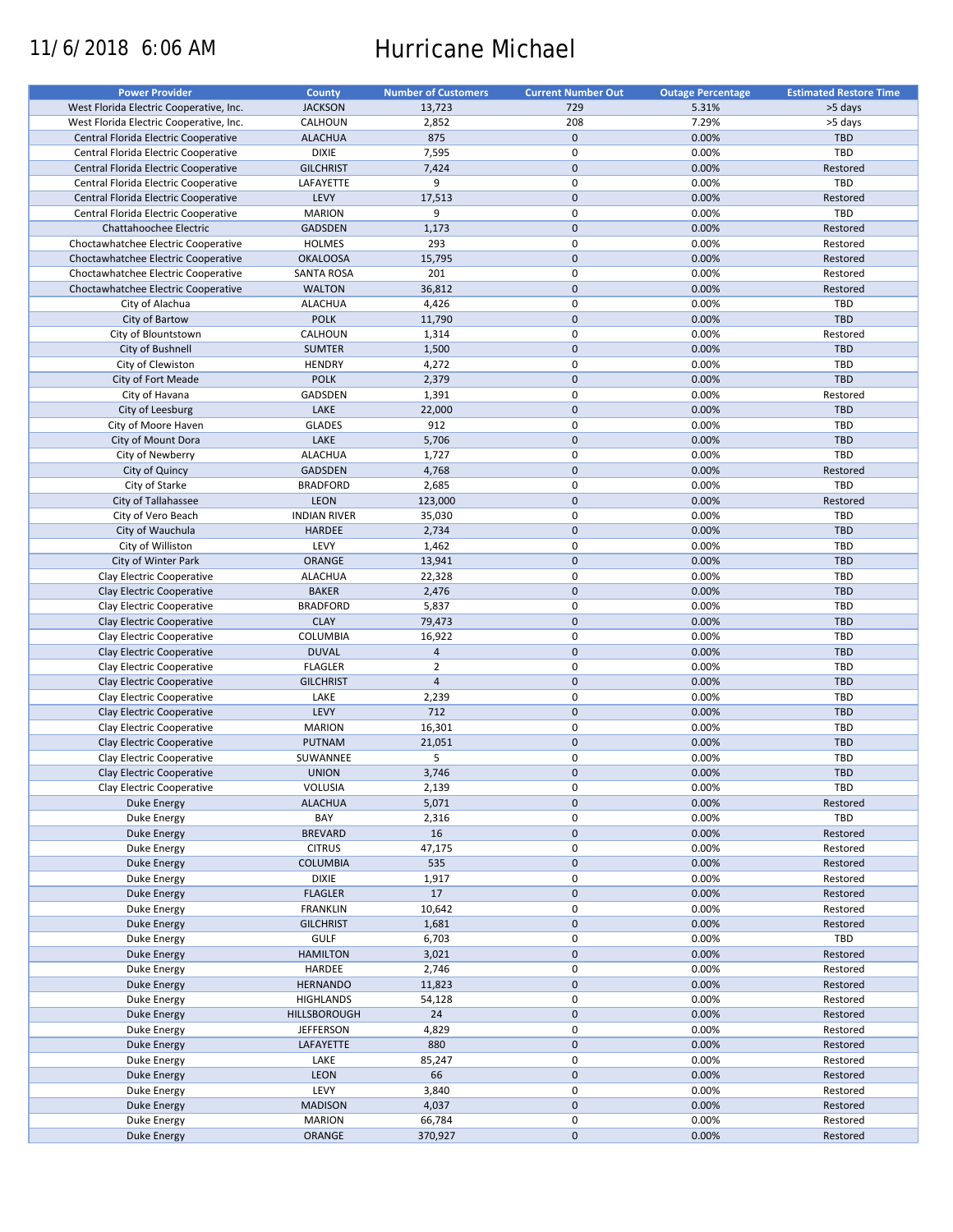### 11/6/2018 6:06 AM Hurricane Michael

| Duke Energy                                        | OSCEOLA             | 48,545      | 0            | 0.00% | Restored   |
|----------------------------------------------------|---------------------|-------------|--------------|-------|------------|
| <b>Duke Energy</b>                                 | <b>PASCO</b>        | 140,774     | $\mathbf 0$  | 0.00% | Restored   |
|                                                    |                     |             |              |       |            |
| Duke Energy                                        | <b>PINELLAS</b>     | 526,150     | $\pmb{0}$    | 0.00% | Restored   |
| <b>Duke Energy</b>                                 | <b>POLK</b>         | 103,167     | $\pmb{0}$    | 0.00% | Restored   |
|                                                    |                     |             | $\pmb{0}$    |       |            |
| Duke Energy                                        | SEMINOLE            | 154,215     |              | 0.00% | Restored   |
| <b>Duke Energy</b>                                 | <b>SUMTER</b>       | 10,453      | $\mathbf 0$  | 0.00% | Restored   |
| Duke Energy                                        | SUWANNEE            | 833         | $\pmb{0}$    | 0.00% | Restored   |
|                                                    |                     |             |              |       |            |
| Duke Energy                                        | <b>TAYLOR</b>       | 6,261       | $\pmb{0}$    | 0.00% | Restored   |
| Duke Energy                                        | VOLUSIA             | 81,049      | 0            | 0.00% | Restored   |
|                                                    |                     |             |              |       |            |
| Duke Energy                                        | <b>WAKULLA</b>      | 7,063       | $\pmb{0}$    | 0.00% | Restored   |
| Escambia River Electric Cooperative, Inc.          | <b>ESCAMBIA</b>     | 3,452       | $\pmb{0}$    | 0.00% | <b>TBD</b> |
|                                                    |                     |             |              |       |            |
| Escambia River Electric Cooperative, Inc.          | <b>SANTA ROSA</b>   | 7,544       | $\mathbf 0$  | 0.00% | <b>TBD</b> |
| Florida Keys Electric Cooperative                  | <b>MONROE</b>       | 31,941      | $\pmb{0}$    | 0.00% | TBD        |
|                                                    |                     |             | $\mathbf 0$  |       |            |
| Florida Power and Light Company                    | <b>ALACHUA</b>      | 1,245       |              | 0.00% | <b>TBD</b> |
| Florida Power and Light Company                    | <b>BAKER</b>        | 5,516       | 0            | 0.00% | <b>TBD</b> |
| Florida Power and Light Company                    | <b>BRADFORD</b>     | 4,070       | $\pmb{0}$    | 0.00% | <b>TBD</b> |
|                                                    |                     |             |              |       |            |
| Florida Power and Light Company                    | <b>BREVARD</b>      | 312,828     | 0            | 0.00% | <b>TBD</b> |
| Florida Power and Light Company                    | <b>BROWARD</b>      | 939,530     | $\pmb{0}$    | 0.00% | <b>TBD</b> |
|                                                    |                     |             |              |       |            |
| Florida Power and Light Company                    | CHARLOTTE           | 116,579     | $\pmb{0}$    | 0.00% | TBD        |
| Florida Power and Light Company                    | <b>CLAY</b>         | 910         | $\pmb{0}$    | 0.00% | <b>TBD</b> |
|                                                    |                     |             |              |       |            |
| Florida Power and Light Company                    | <b>COLLIER</b>      | 215,499     | $\pmb{0}$    | 0.00% | <b>TBD</b> |
| Florida Power and Light Company                    | <b>COLUMBIA</b>     | 14,144      | $\mathbf 0$  | 0.00% | <b>TBD</b> |
|                                                    |                     |             |              |       |            |
| Florida Power and Light Company                    | <b>DESOTO</b>       | 16,855      | $\pmb{0}$    | 0.00% | <b>TBD</b> |
| Florida Power and Light Company                    | <b>DUVAL</b>        | 9           | $\mathbf 0$  | 0.00% | <b>TBD</b> |
|                                                    |                     |             | $\pmb{0}$    |       |            |
| Florida Power and Light Company                    | <b>FLAGLER</b>      | 59,608      |              | 0.00% | <b>TBD</b> |
| Florida Power and Light Company                    | <b>GLADES</b>       | 3,508       | $\pmb{0}$    | 0.00% | TBD        |
| Florida Power and Light Company                    | HARDEE              | 33          | 0            | 0.00% | <b>TBD</b> |
|                                                    |                     |             |              |       |            |
| Florida Power and Light Company                    | <b>HENDRY</b>       | 9,892       | $\mathbf 0$  | 0.00% | <b>TBD</b> |
| Florida Power and Light Company                    | <b>HIGHLANDS</b>    | 519         | $\pmb{0}$    | 0.00% | <b>TBD</b> |
|                                                    |                     |             |              |       |            |
| Florida Power and Light Company                    | <b>INDIAN RIVER</b> | 57,796      | $\mathbf 0$  | 0.00% | <b>TBD</b> |
| Florida Power and Light Company                    | LEE                 | 266,497     | 0            | 0.00% | <b>TBD</b> |
|                                                    |                     |             |              |       |            |
| Florida Power and Light Company                    | <b>MANATEE</b>      | 188,203     | $\mathbf 0$  | 0.00% | <b>TBD</b> |
| Florida Power and Light Company                    | <b>MARTIN</b>       | 94,739      | 0            | 0.00% | TBD        |
|                                                    |                     |             |              |       |            |
| Florida Power and Light Company                    | MIAMI-DADE          | 1,138,406   | $\pmb{0}$    | 0.00% | TBD        |
| Florida Power and Light Company                    | <b>MONROE</b>       | 94          | 0            | 0.00% | <b>TBD</b> |
| Florida Power and Light Company                    | <b>NASSAU</b>       | 22,701      | $\mathbf 0$  | 0.00% | <b>TBD</b> |
|                                                    |                     |             |              |       |            |
| Florida Power and Light Company                    | OKEECHOBEE          | 20,142      | $\pmb{0}$    | 0.00% | <b>TBD</b> |
| Florida Power and Light Company                    | ORANGE              | 3           | $\mathbf 0$  | 0.00% | TBD        |
|                                                    |                     |             |              |       |            |
| Florida Power and Light Company                    | OSCEOLA             | 3           | 0            | 0.00% | TBD        |
| Florida Power and Light Company                    | PALM BEACH          | 750,041     | $\mathbf 0$  | 0.00% | <b>TBD</b> |
|                                                    |                     |             |              |       |            |
| Florida Power and Light Company                    | PUTNAM              | 20,144      | $\pmb{0}$    | 0.00% | <b>TBD</b> |
| Florida Power and Light Company                    | SARASOTA            | 270,158     | $\mathbf 0$  | 0.00% | <b>TBD</b> |
|                                                    |                     |             |              |       |            |
| Florida Power and Light Company                    | SEMINOLE            | 55,586      | 0            | 0.00% | TBD        |
| Florida Power and Light Company                    | ST. JOHNS           | 91,015      | $\mathbf 0$  | 0.00% | <b>TBD</b> |
| Florida Power and Light Company                    | ST. LUCIE           |             | 0            | 0.00% | TBD        |
|                                                    |                     | 129,369     |              |       |            |
| Florida Power and Light Company                    | SUWANNEE            | 5,025       | $\mathbf{0}$ | 0.00% | TBD        |
| Florida Power and Light Company                    | <b>UNION</b>        |             | 0            | 0.00% | TBD        |
|                                                    |                     | 1,637       |              |       |            |
| Florida Power and Light Company                    | <b>VOLUSIA</b>      | 179,598     | $\pmb{0}$    | 0.00% | <b>TBD</b> |
| Florida Public Utilities Corporation               | CALHOUN             | 759         | 0            | 0.00% | Restored   |
|                                                    |                     |             |              |       |            |
| Florida Public Utilities Corporation               | <b>JACKSON</b>      | 9,978       | $\pmb{0}$    | 0.00% | Restored   |
| Florida Public Utilities Corporation               | LIBERTY             | 696         | 0            | 0.00% | Restored   |
| Florida Public Utilities Corporation               | NASSAU              |             | $\mathbf 0$  |       | Restored   |
|                                                    |                     | 15,989      |              | 0.00% |            |
| Fort Pierce Utilities Authority                    | ST. LUCIE           | 27,630      | $\pmb{0}$    | 0.00% | TBD        |
| Gainesville (Gainesville Regional Utilities - GRU) | <b>ALACHUA</b>      | 94,473      | $\pmb{0}$    | 0.00% | <b>TBD</b> |
|                                                    |                     |             |              |       |            |
| Glades Electric Cooperative, Inc.                  | <b>GLADES</b>       | 3,015       | 0            | 0.00% | TBD        |
| Glades Electric Cooperative, Inc.                  | HARDEE              | $\mathbf 0$ | 0            |       | <b>TBD</b> |
|                                                    |                     |             |              |       |            |
| Glades Electric Cooperative, Inc.                  | <b>HENDRY</b>       | 3,530       | $\pmb{0}$    | 0.00% | <b>TBD</b> |
| Glades Electric Cooperative, Inc.                  | <b>HIGHLANDS</b>    | 7,321       | $\pmb{0}$    | 0.00% | <b>TBD</b> |
|                                                    |                     |             |              |       |            |
| Glades Electric Cooperative, Inc.                  | OKEECHOBEE          | 2,278       | 0            | 0.00% | TBD        |
| <b>Green Cove Springs Electric</b>                 | <b>CLAY</b>         | 3,889       | $\mathbf 0$  | 0.00% | <b>TBD</b> |
|                                                    |                     |             |              |       |            |
| Gulf Coast Electric Cooperative, Inc.              | BAY                 | 12,044      | 0            | 0.00% | Restored   |
| Gulf Coast Electric Cooperative, Inc.              | <b>CALHOUN</b>      | 1,843       | 0            | 0.00% | Restored   |
|                                                    |                     |             |              |       |            |
| Gulf Coast Electric Cooperative, Inc.              | <b>GULF</b>         | 4,337       | 0            | 0.00% | Restored   |
| Gulf Coast Electric Cooperative, Inc.              | <b>JACKSON</b>      | 48          | $\mathbf 0$  | 0.00% | Restored   |
| Gulf Coast Electric Cooperative, Inc.              | <b>WALTON</b>       | 101         | 0            | 0.00% | Restored   |
|                                                    |                     |             |              |       |            |
| Gulf Coast Electric Cooperative, Inc.              | WASHINGTON          | 2,425       | $\mathbf 0$  | 0.00% | Restored   |
| <b>Gulf Power Company</b>                          | BAY                 | 103,367     | 0            | 0.00% | Restored   |
|                                                    |                     |             |              |       |            |
| <b>Gulf Power Company</b>                          | <b>ESCAMBIA</b>     | 152,984     | $\mathbf 0$  | 0.00% | Restored   |
| <b>Gulf Power Company</b>                          | <b>HOLMES</b>       | 2,572       | 0            | 0.00% | Restored   |
|                                                    |                     |             |              |       |            |
| <b>Gulf Power Company</b>                          | <b>JACKSON</b>      | 1,375       | $\mathbf 0$  | 0.00% | Restored   |